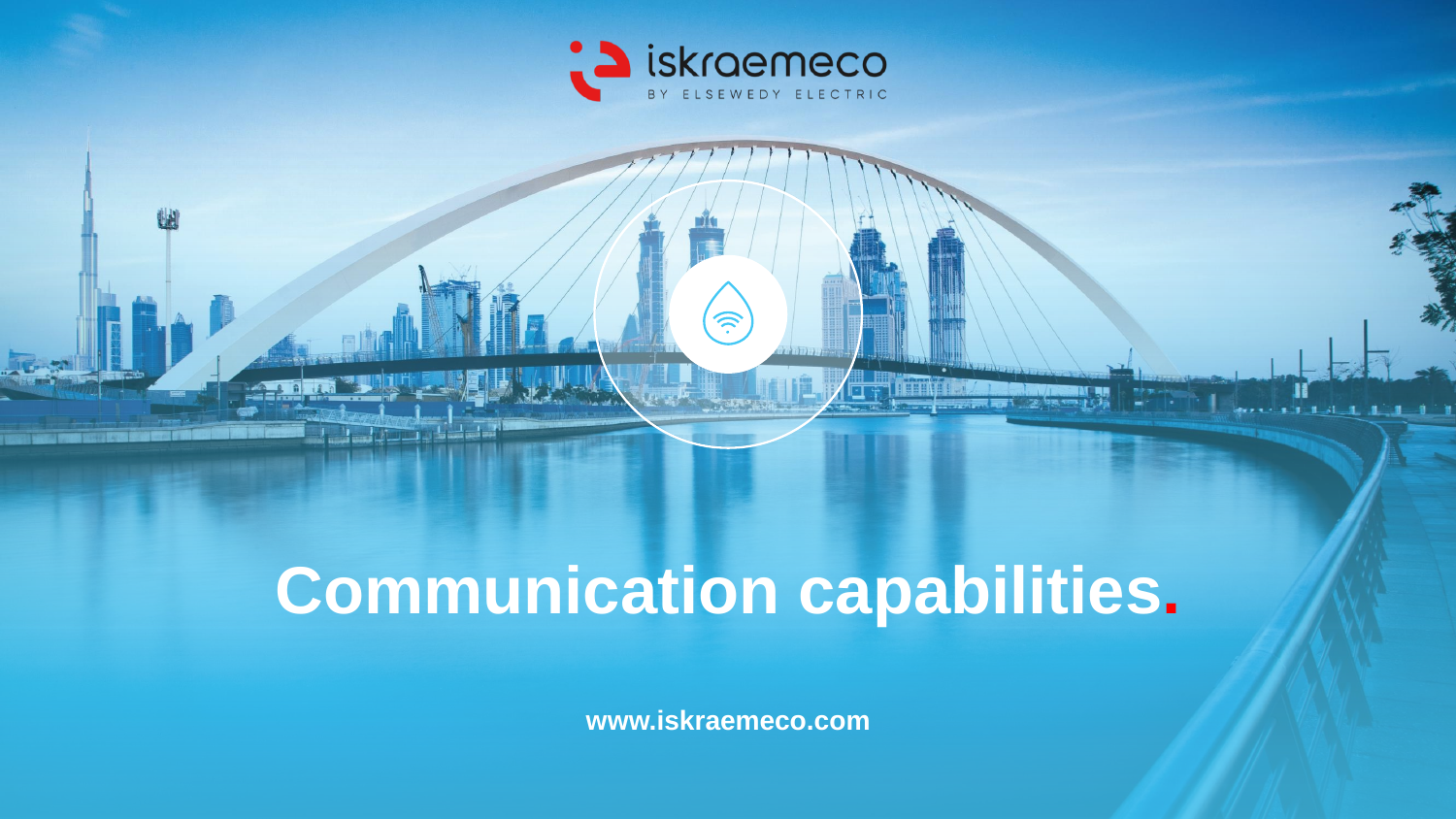

# **Communication .**

- All the water meters are with communication modules:
- Available as "add-on" or "external" module:
	- wM-BUS (OMS) 868MHz for walk-by / drive-by
	- wM -BUS 169MHz for fixed reading
	- LoRaWAN
	- NB-IoT
- IP68 protection
- Batery lifetime more than 10 years

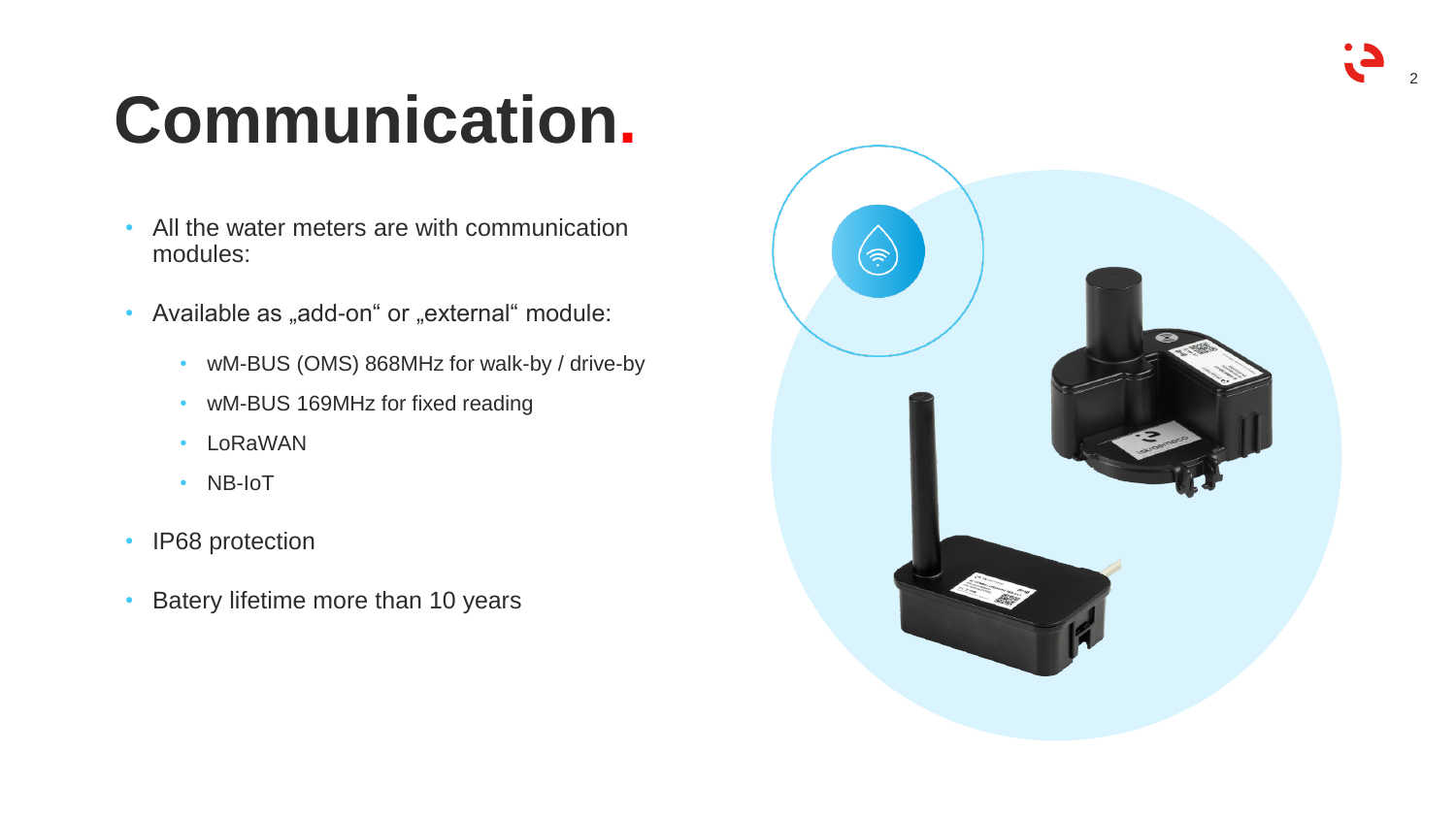

### **wM-Bus (OMS)**

- Fixed readings with wM-BUS GW/Bridge/Data collectors
- Walk-By/Drive-By
- Radio transmission modes (OMS Open Metering System) (T,S,C)
- Radio interface 868MHz, 433MHz, 169MHz
- Different telegram structure frames
- Transmission distance 500m (line of sight)
- Battery life 10+ years

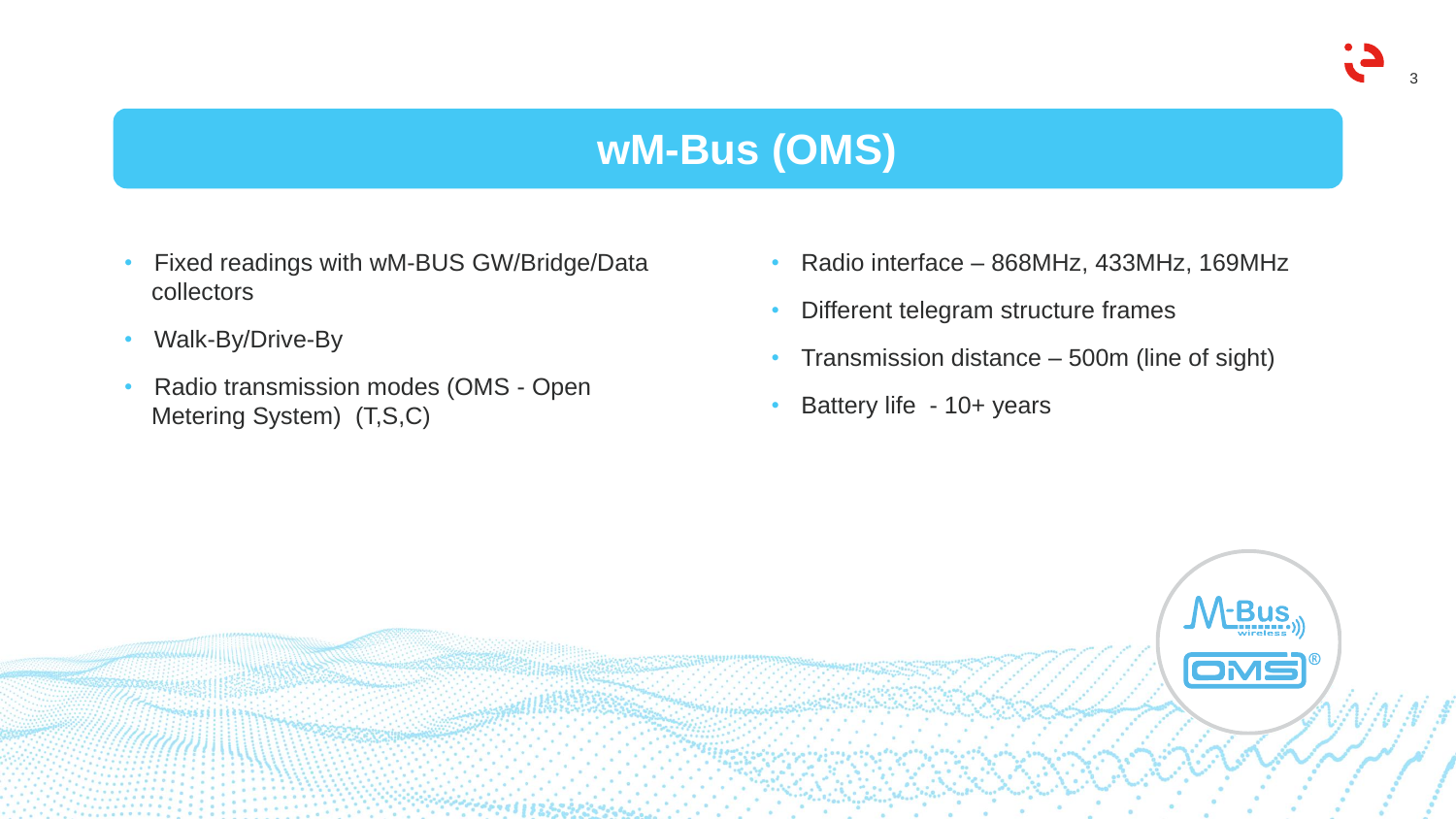

#### **LoRaWAN**

- Fixed readings Private and Public networks
- LoRaWAN network Base Stations (GW) and Network Management Software
- Different Classes of End devices A, B, C
- ISM bands different Radio interfaces (region dependencies) – EU 433/868MHz, US 915, AU 915, CN 470/779MHz, IN 865MHz and 169MHz
- Transmission distance 1km -12km (line of sight)
- Battery life 10+ years

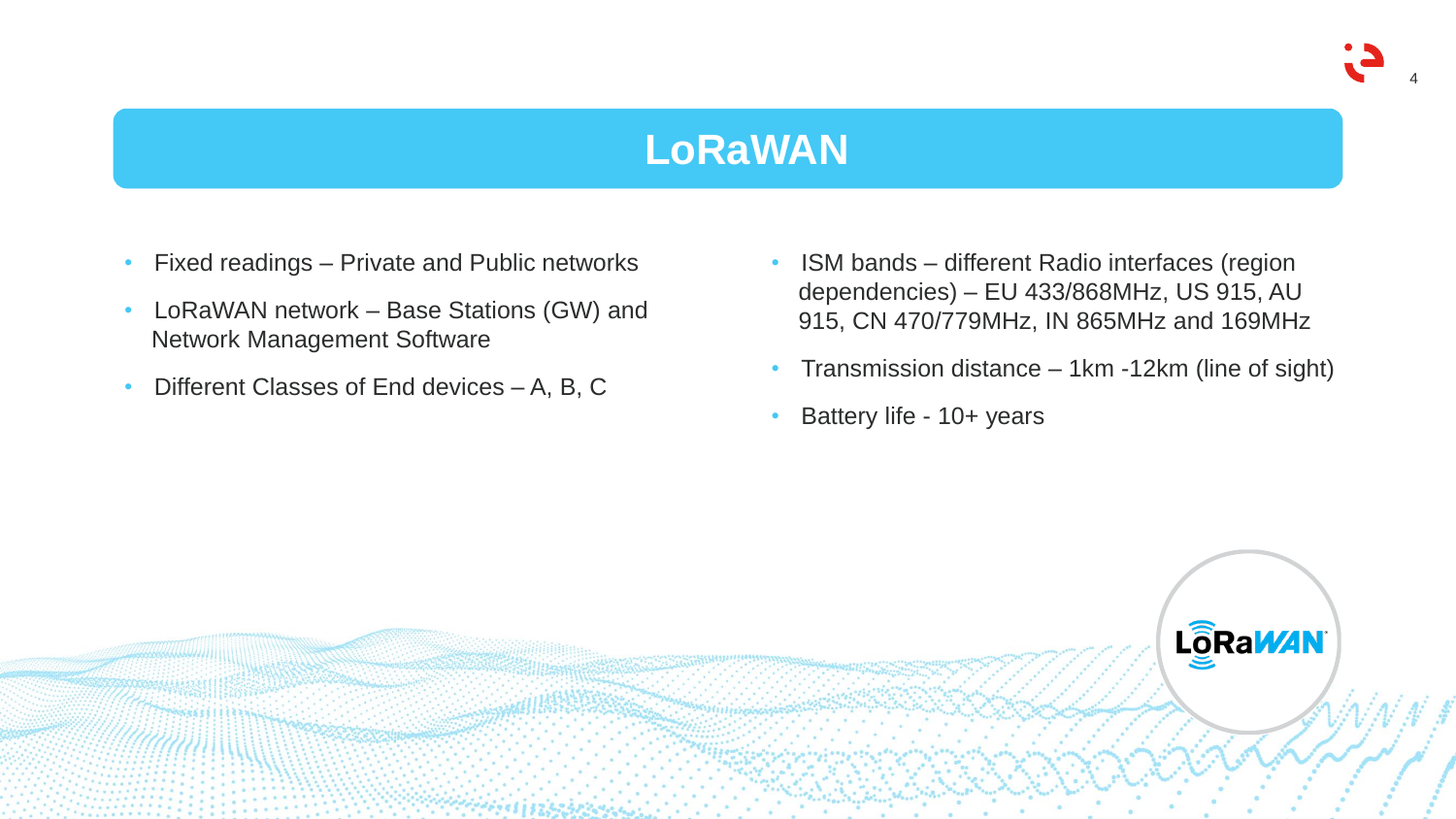

#### **NB-IoT**

- Fixed readings Telecom operator network
- SIM or eSIM card needed (local or global operators)
- Typically 5MB/year data plan (sending data once per day)
- Different bands
- Different telegram structure frames device producer defined
- Battery life 10+ years